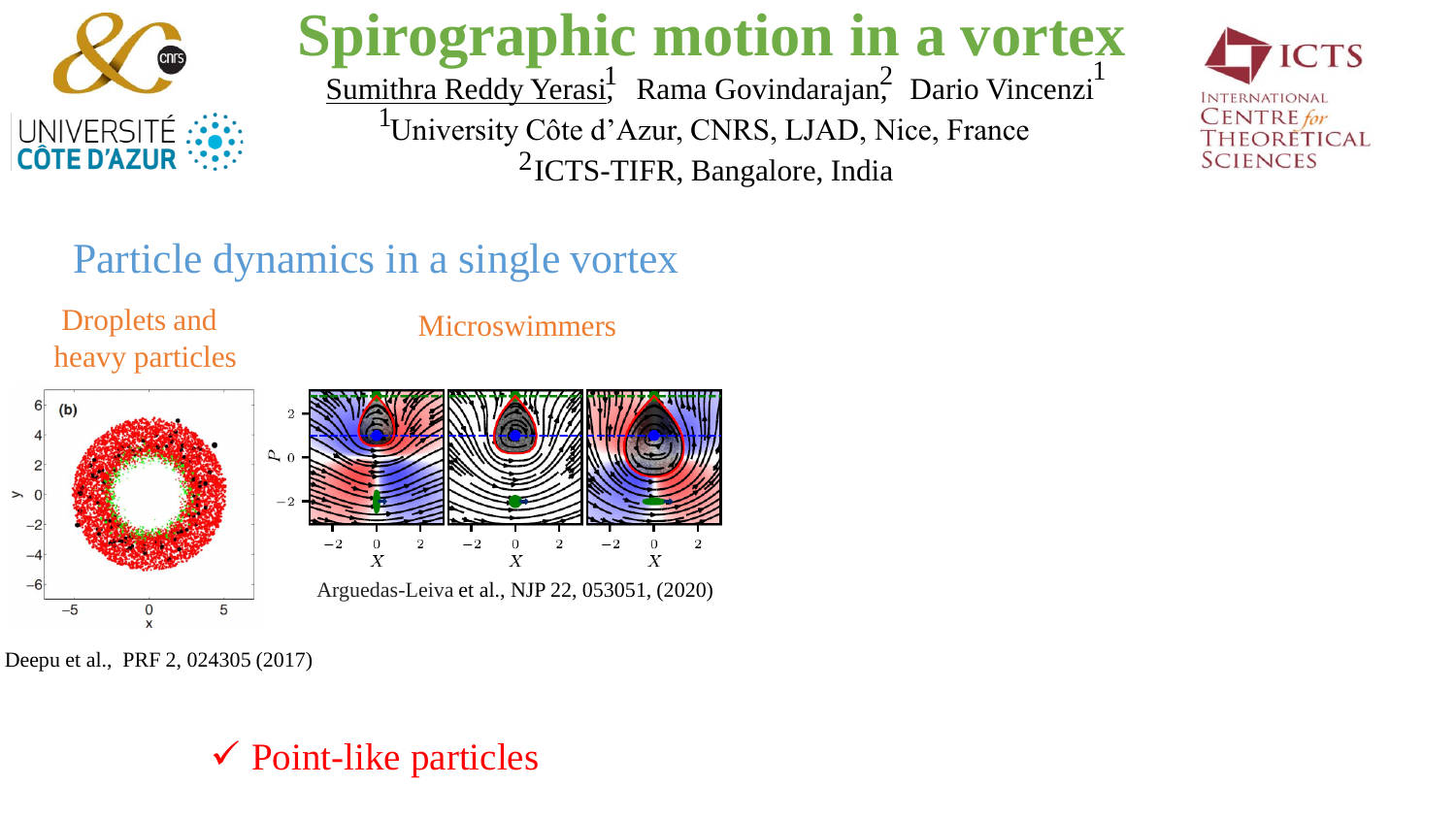

# **Spirographic motion in a vortex**

Sumithra Reddy Yerasi<sup>1</sup>, Rama Govindarajan<sup>2</sup>, Dario Vincenzi <sup>1</sup>University Côte d'Azur, CNRS, LJAD, Nice, France <sup>2</sup>ICTS-TIFR, Bangalore, India  $\frac{1}{2}$  Pama Govindarajan<sup>2</sup> Dario Vinconzi



## Particle dynamics in a single vortex

Droplets and heavy particles

#### Microswimmers



Deepu et al., PRF 2, 024305 (2017)

#### $\checkmark$  Point-like particles

## Dumbbell dynamics in a 2D vortex



#### $\checkmark$  Non point-like

#### **Spirographic trajectories**



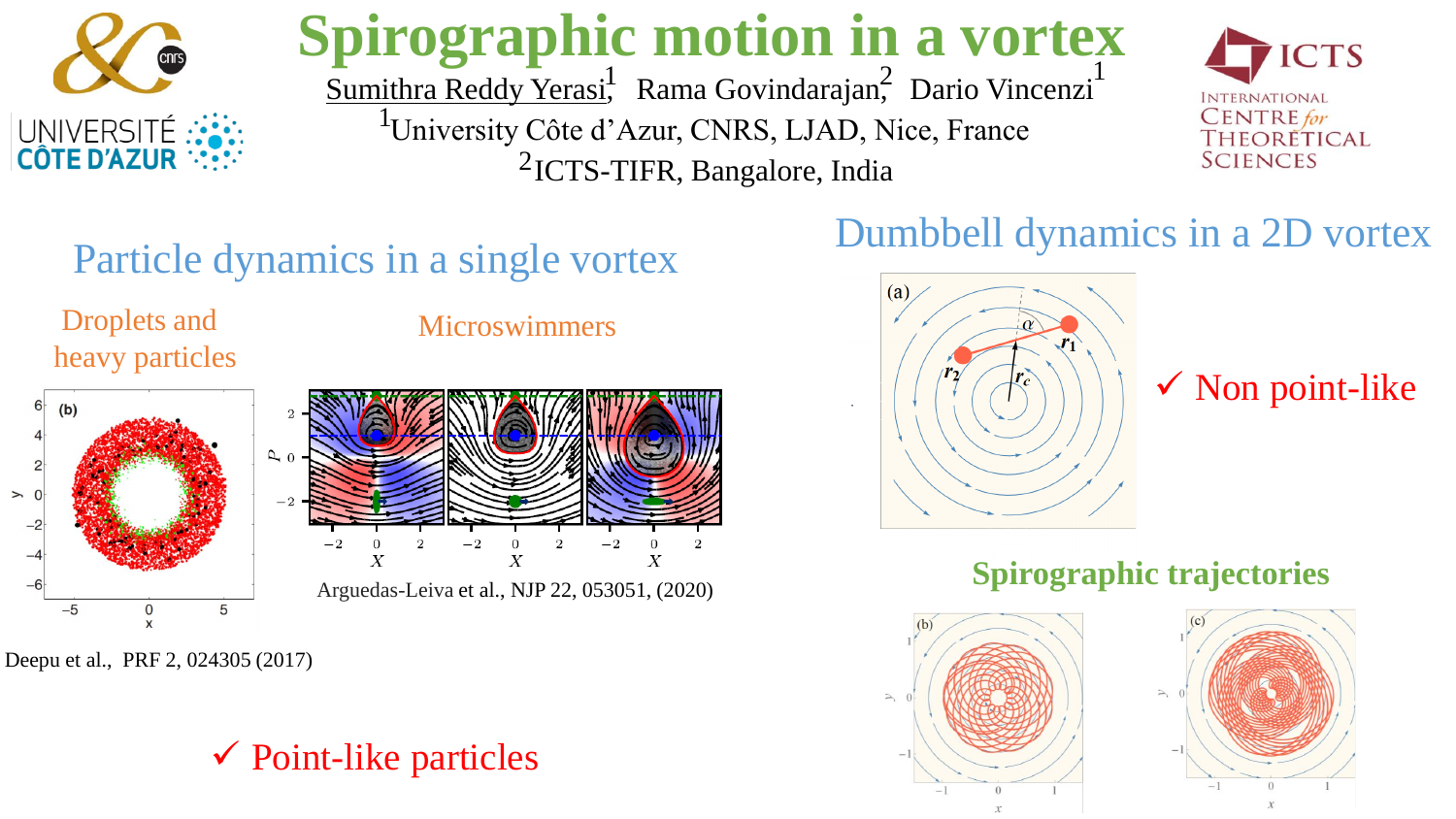$r_c$ / $\ell$ )  $e^{-2r_c^2/\ell^2}$  cos  $\alpha$  is a constant of motion irrespective of the functional form of the vortex

 $r_c/\ell$ 



**Yerasi, Govindarajan,Vincenzi, arXiv:2201.05448**